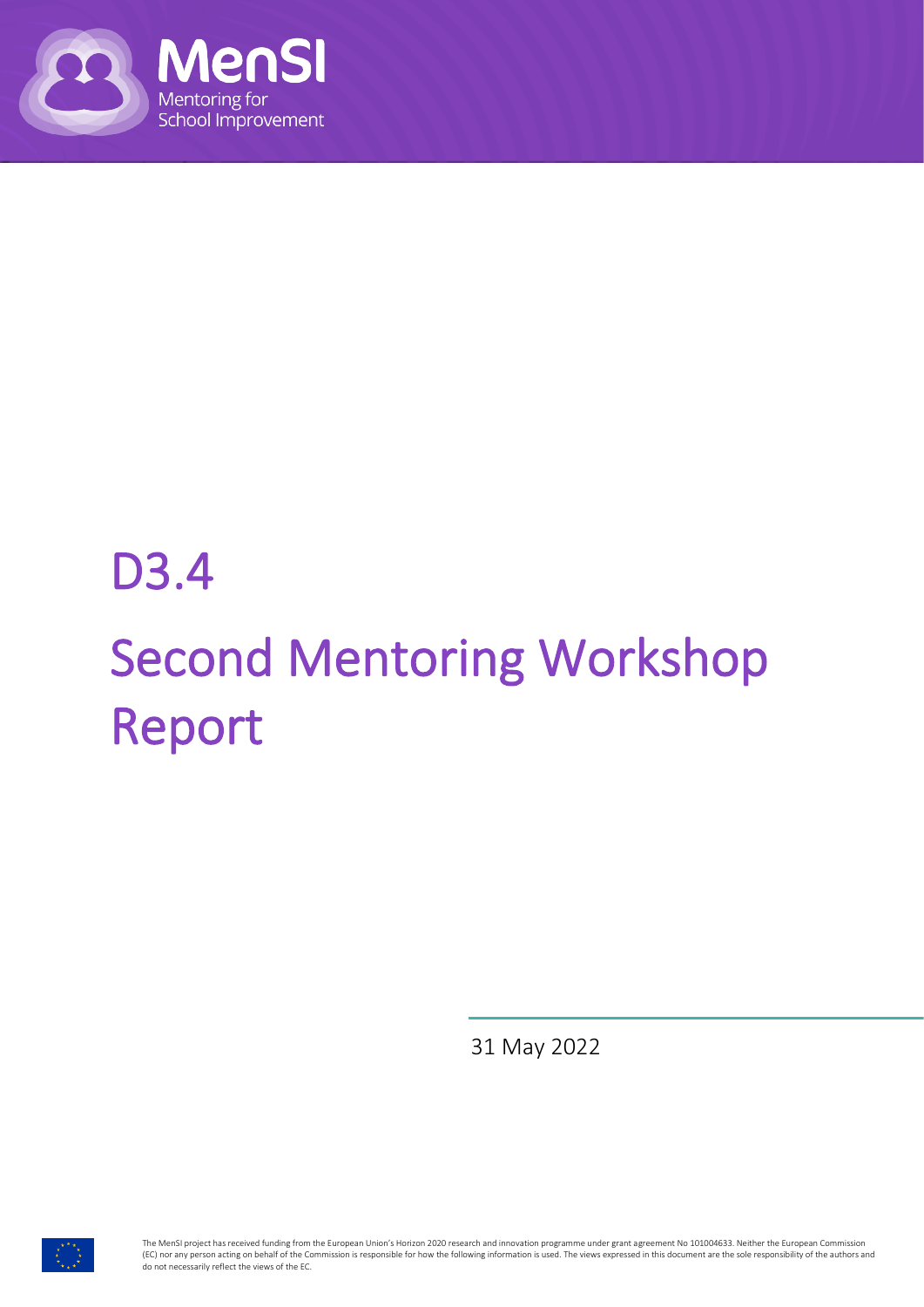



This project has received funding from the European Union's Horizon 2020 research and innovation programme under grant agreement No 101004633.

| Deliverable number:                | D <sub>3</sub> .4                          |
|------------------------------------|--------------------------------------------|
| Due date:                          | 31 May 2022                                |
| Nature <sup>1</sup> :              | R                                          |
| Dissemination Level <sup>2</sup> : | PU                                         |
| Work Package:                      | 3 – Mentoring Network Building and Support |
| Lead Beneficiary:                  | <b>MEC</b>                                 |
| Beneficiaries:                     | All MenSI partners                         |

#### DOCUMENT HISTORY

| v. | <b>Status</b>            | Date       | Comments | Author |
|----|--------------------------|------------|----------|--------|
| ∸  | Submitted                | 31-05-2022 |          | EUN    |
|    | $\overline{\phantom{0}}$ |            |          |        |

PU = Public

<sup>&</sup>lt;sup>1</sup> Nature:  $R$  = Report,  $P$  = Prototype,  $D$  = Demonstrator,  $O$  = Other

<sup>2</sup> Dissemination level:

PP = Restricted to other programme participants (including the Commission Services)

RE = Restricted to a group specified by the consortium (including the Commission Services)

CO = Confidential, only for members of the consortium (including the Commission Services)

Restraint UE = Classified with the classification level "Restraint UE" according to Commission Decision 2001/844 and amendments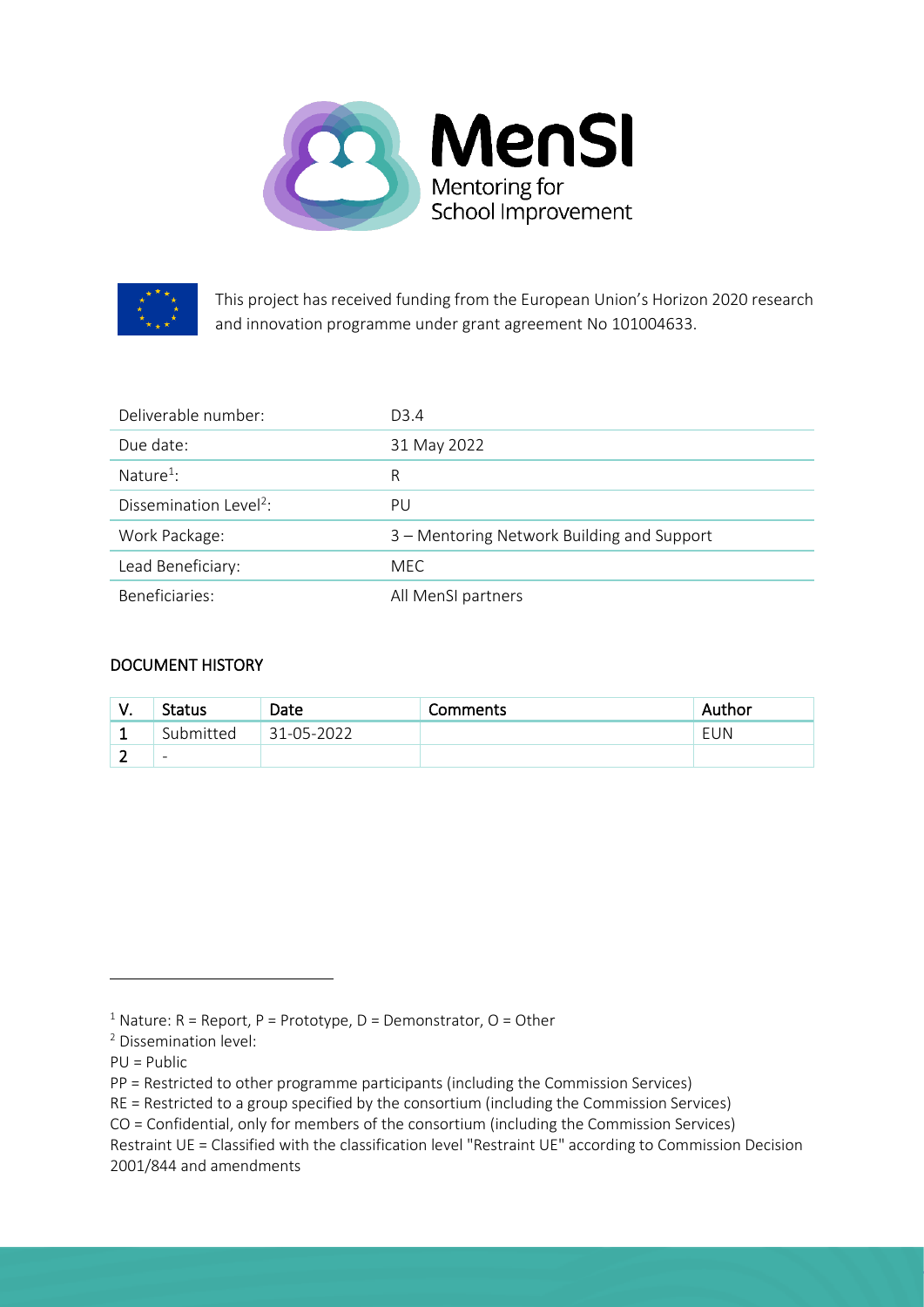

# Table of Contents

| 1.1   |                                                                           |  |
|-------|---------------------------------------------------------------------------|--|
|       |                                                                           |  |
| 2.1   |                                                                           |  |
| 2.2   |                                                                           |  |
| 2.2.1 | MenSI from theory to practice: Lessons learnt in whole-school mentoring 6 |  |
| 2.2.2 |                                                                           |  |
| 2.2.3 |                                                                           |  |
| 2.2.4 |                                                                           |  |
|       |                                                                           |  |
| 3.1   |                                                                           |  |
| 3.2   |                                                                           |  |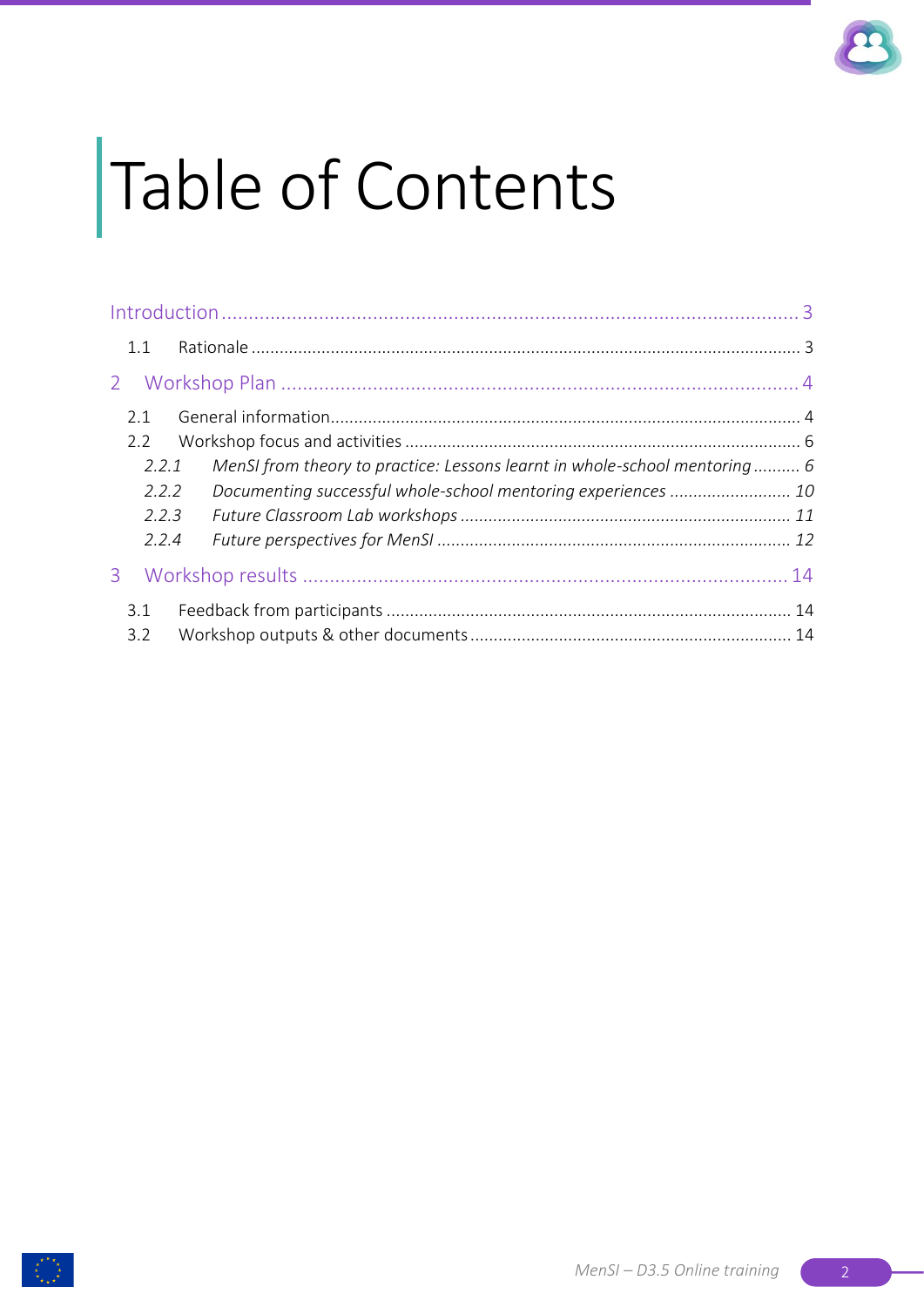

## Introduction

Deliverable 3.4 of the MenSI project is a report on the second mentoring workshop for school leaders and teachers of the six partner countries that have been participating in the MenSI school pilot.

The tasks defined by Work Packages 3 and 6 include the organisation of a face-to-face workshop for the Mentor School coordinators and a representative group of Mentee Schools towards the end of the main mentoring period with the aim to exchange and reflect on the results of the mentoring activities implemented within each cluster.

The workshop, which could not be organised face-to-face in Brussels due to the Covid-19 restrictions, took place online on 17th-18th May 2022.

This document presents a short description of the workshop plan and results achieved.

## 1.1 Rationale

The second mentoring workshop was organised during the second half of the school mentoring activities for a mix of mentor and mentee school representatives from Flanders (Belgium), Croatia, Czech Republic, Hungary, Italy and Portugal, where a network of 24 mentor schools (4 per country) and 96 mentee schools (16 per country) have been experimenting innovative approaches to school networking and peer-to-peer learning since September 2021.

The session aimed to provide an opportunity for the mentor schools' coordinators and a representative group of the mentee schools to get together with the aim to exchange on the different mentoring practices, discuss the initial findings from the WP5 analysis of how the school clusters have been operating and support the finalisation of the Whole-School Mentoring MOOC, scheduled for November 2022.

The workshop objectives and the agenda took into account feedback and suggestions made by the MenSI schools, the project partners and the project Advisory Board Members.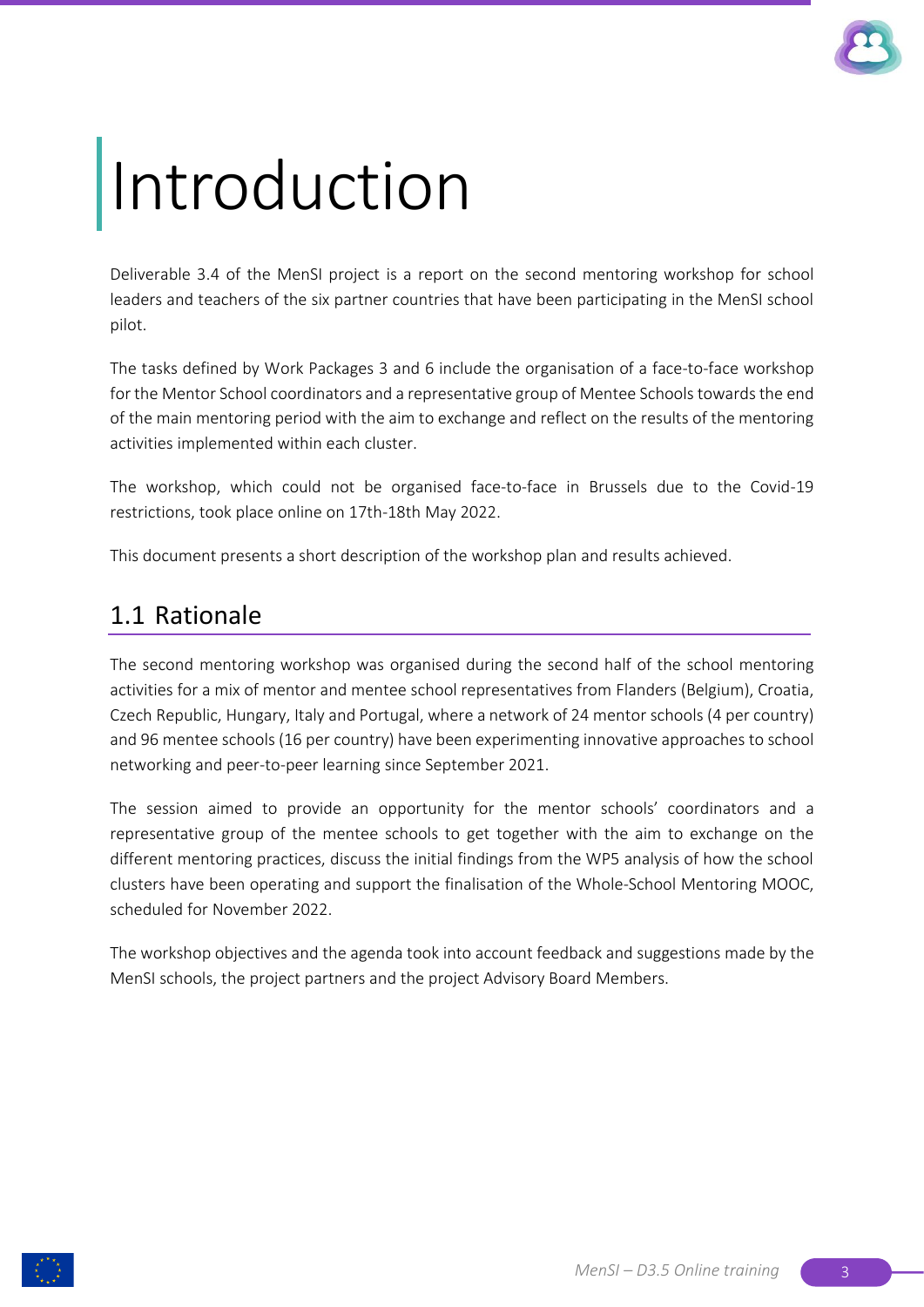

# 2 Workshop Plan

## 2.1 General information

| <b>Workshop Title</b> | MenSI Second Mentoring Workshop for Mentor and Mentee Schools<br>- Lessons learnt and future perspectives on whole-school mentoring                                                                                                                                                                                               |  |  |  |  |
|-----------------------|-----------------------------------------------------------------------------------------------------------------------------------------------------------------------------------------------------------------------------------------------------------------------------------------------------------------------------------|--|--|--|--|
| Attendees             | 36 representatives of the 24 Mentor Schools and 65 of the Mentee<br>schools operating in the six MenSI countries (Belgium-Flanders,<br>Croatia, Czech Republic, Hungary, Italy, Portugal)                                                                                                                                         |  |  |  |  |
|                       | 6 MenSi National Coordinators                                                                                                                                                                                                                                                                                                     |  |  |  |  |
|                       | 5 EUN member                                                                                                                                                                                                                                                                                                                      |  |  |  |  |
|                       | 1 guest speaker                                                                                                                                                                                                                                                                                                                   |  |  |  |  |
| Dates                 | $17^{th}$ and $18^{h}$ May 2022                                                                                                                                                                                                                                                                                                   |  |  |  |  |
| Venue                 | Online - via EUN MS Teams platform                                                                                                                                                                                                                                                                                                |  |  |  |  |
| Aims and Objectives   | The aim of the workshop was to provide participants with an<br>opportunity to exchange ideas and experiences on lessons learnt from<br>the mentoring activities and practices carried out within the school<br>mentoring clusters, as well as to discuss strategies and actions<br>required to ensure the project sustainability. |  |  |  |  |
|                       | The workshop had four objectives:                                                                                                                                                                                                                                                                                                 |  |  |  |  |
|                       | Evaluate the project status in terms of overall impact of whole-<br>1.<br>school<br>mentoring for school<br>improvement:<br>actions<br>implemented and achieved goals.                                                                                                                                                            |  |  |  |  |
|                       | Share the first findings and experiences of best practice in<br>2.<br>school networking and peer-to-peer-learning within the MenSI<br>clusters.                                                                                                                                                                                   |  |  |  |  |
|                       | Discuss and share ideas on how to ensure the continuity of the<br>3.<br>project over time and further expand the network of partner<br>schools.                                                                                                                                                                                   |  |  |  |  |
|                       | Learn about the dissemination tools to document successful<br>4.<br>whole-school mentoring experiences and promote active                                                                                                                                                                                                         |  |  |  |  |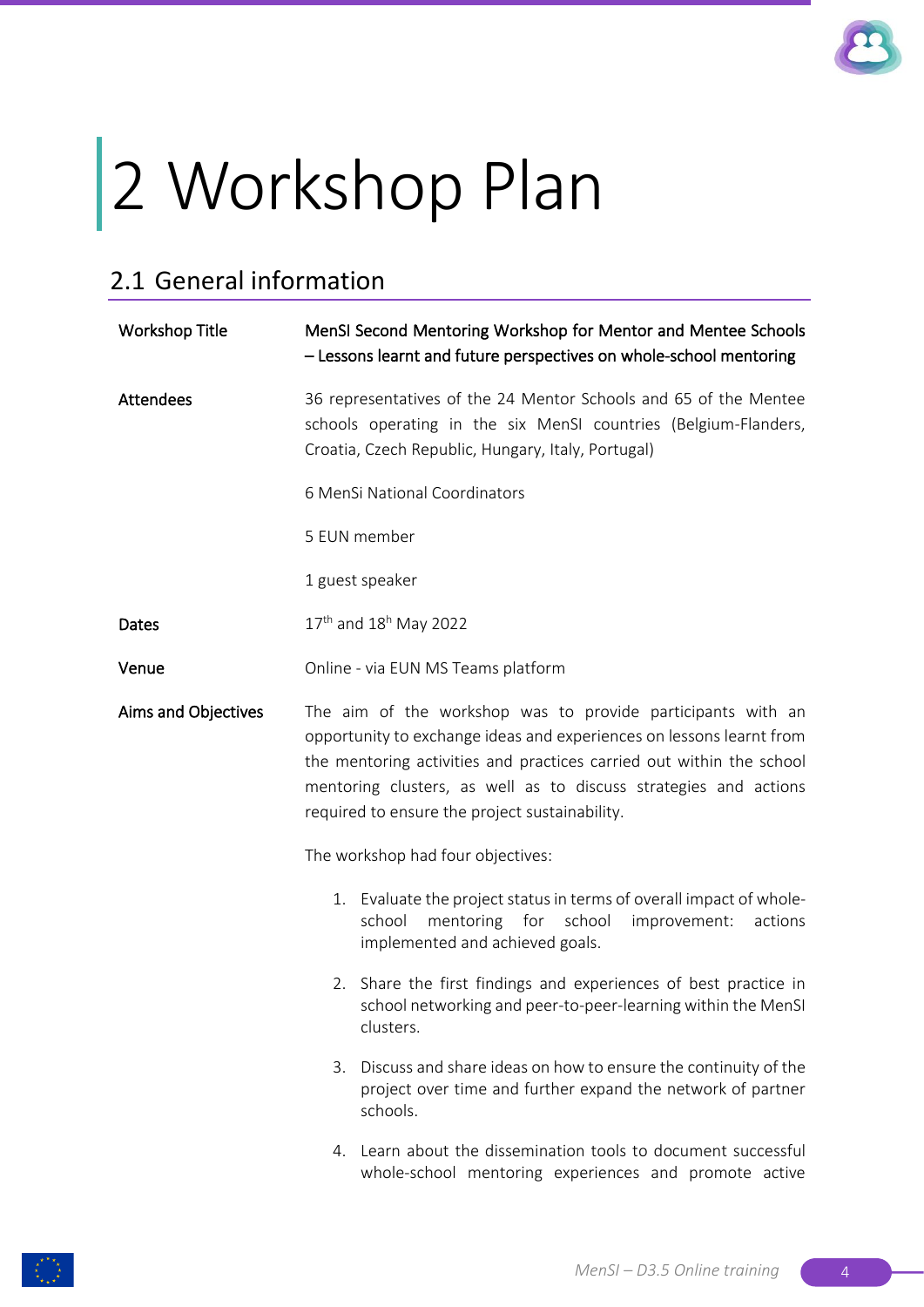

contribution to the MenSI online community and the final MOOC.

A collaborative approach was developed with support from national coordinators who moderated the breakout discussions on EUN MS Teams platform. Considering the high number of expected participants, a pre-workshop online brainstorming tool was shared ahead of the workshop to facilitate communication and discussions in the virtual rooms during the workshop. Participants were thus encouraged to exchange ideas about the achieved impact of wholeschool mentoring for school improvement and the strategies and actions put in place to achieve the expected goals. Breakout room sessions were followed by a plenary during which each group shared their findings.

#### Workshop agenda Day 1 – MenSI from theory to practice: Lessons learnt in whole-school mentoring

- 14.30 Welcome & Introduction Anna Laghigna, EUN pedagogical consultant
- 14.45 MenSI in progress: overall impact of MenSI for school improvement: achieved goals, actions implemented / National Coordinators' reports
- 15.20 Examples of effective mentoring activities for school improvement and best practice / Mentor & Mentee school representatives
- 15.45 Break
- 16.00 Breakout room discussions MenSI: from theory to Practice. Sharing ideas on Lessons Learnt in Whole-school Mentoring
- 16.40 Plenary to wrap up breakout room session Q/A
- 17.00 Documenting successful whole-school mentoring experiences: interviews, video reports, cluster diaries – Prof. Philip Garner, London Brunel University
- 17.20 Questions & Answers
- 17.30 End of day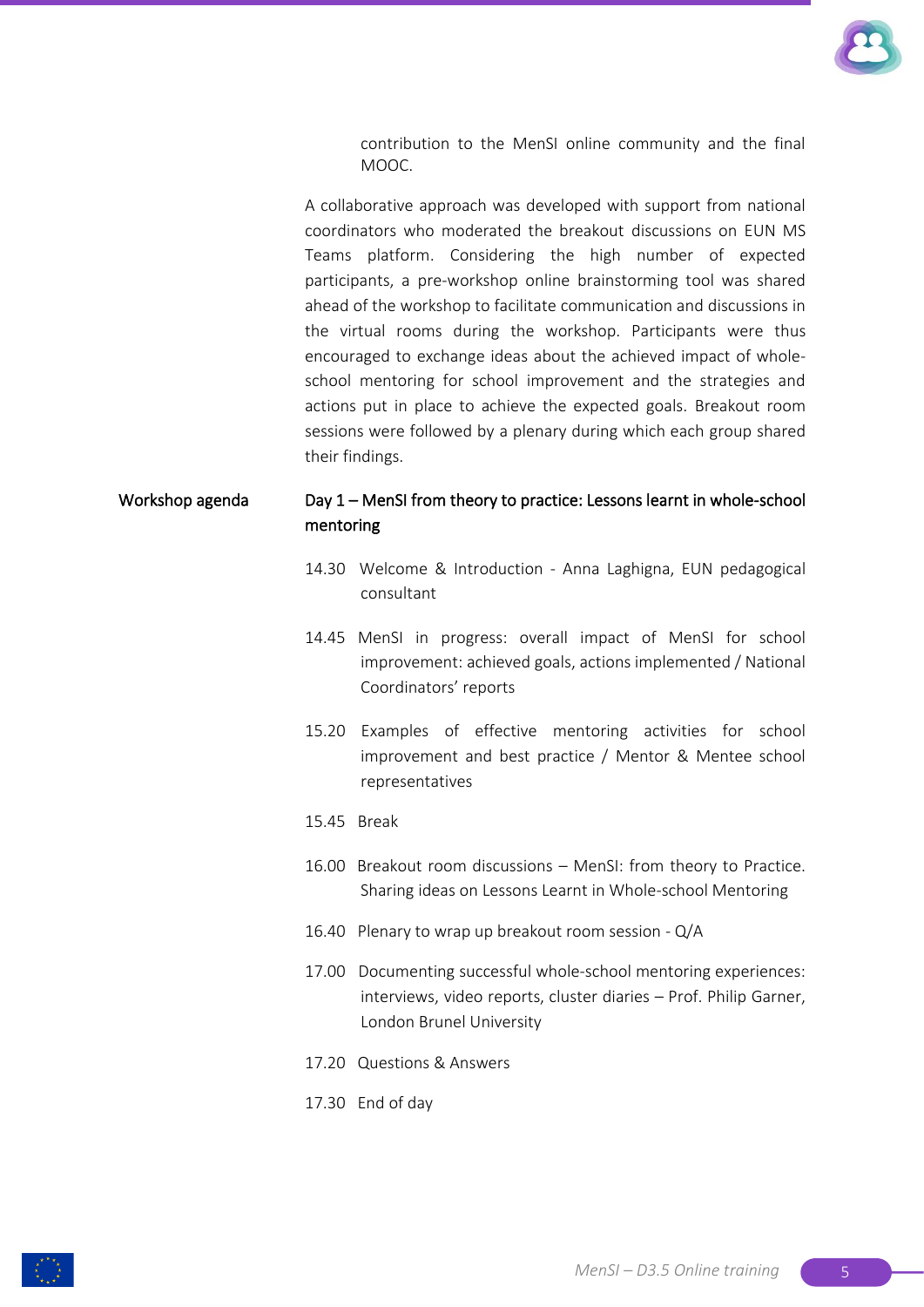

| Day 2 – MenSI future perspectives: actions and ideas to ensure project<br>sustainability over time |  |  |                                              |  |                                                      |  |
|----------------------------------------------------------------------------------------------------|--|--|----------------------------------------------|--|------------------------------------------------------|--|
|                                                                                                    |  |  | 14.30 Welcome & Introduction - Anna Laghigna |  |                                                      |  |
|                                                                                                    |  |  | 14.45 FLC workshops in parallel sessions     |  |                                                      |  |
|                                                                                                    |  |  | Classroom / Efi Saltidou, EUN                |  | Session 1: Introduction to European Schoolnet Future |  |

Session 2: Active Learning Scenarios and resources from the Novigado Project / Bart Versvijvel, EUN

- 15.45 Break
- 16.00 MenSI dissemination tools: website and blog articles, video reports / Sonia Curzel, EUN
- 16.30 Future perspectives for MenSI / Enrique Martin, MenSI Project Manager
- 16.40 Breakout room discussions: Sharing ideas on how to sustain the project
- 17.10 Plenary to wrap up breakout room sessions Q/A
- 17.30 End of day

Assessment An anonymous survey was carried out after the workshop (feedback questionnaire).

## 2.2 Workshop focus and activities

## 2.2.1 MenSI from theory to practice: Lessons learnt in whole-school mentoring

The first part of the workshop focused on the reports by the MenSI National Coordinators about the project status in the six partner countries and the overall impact of the mentoring activities for school improvement.

The MenSI national communities have been supported by the National Coordinators through regular online meetings with the Mentor school coordinators with the aim to:

- 1. Coordinate the local communities of practice to promote transferring of knowledge and scaling of educational progress within each school cluster.
- 2. Offer professional development opportunities for Mentee schools' teachers.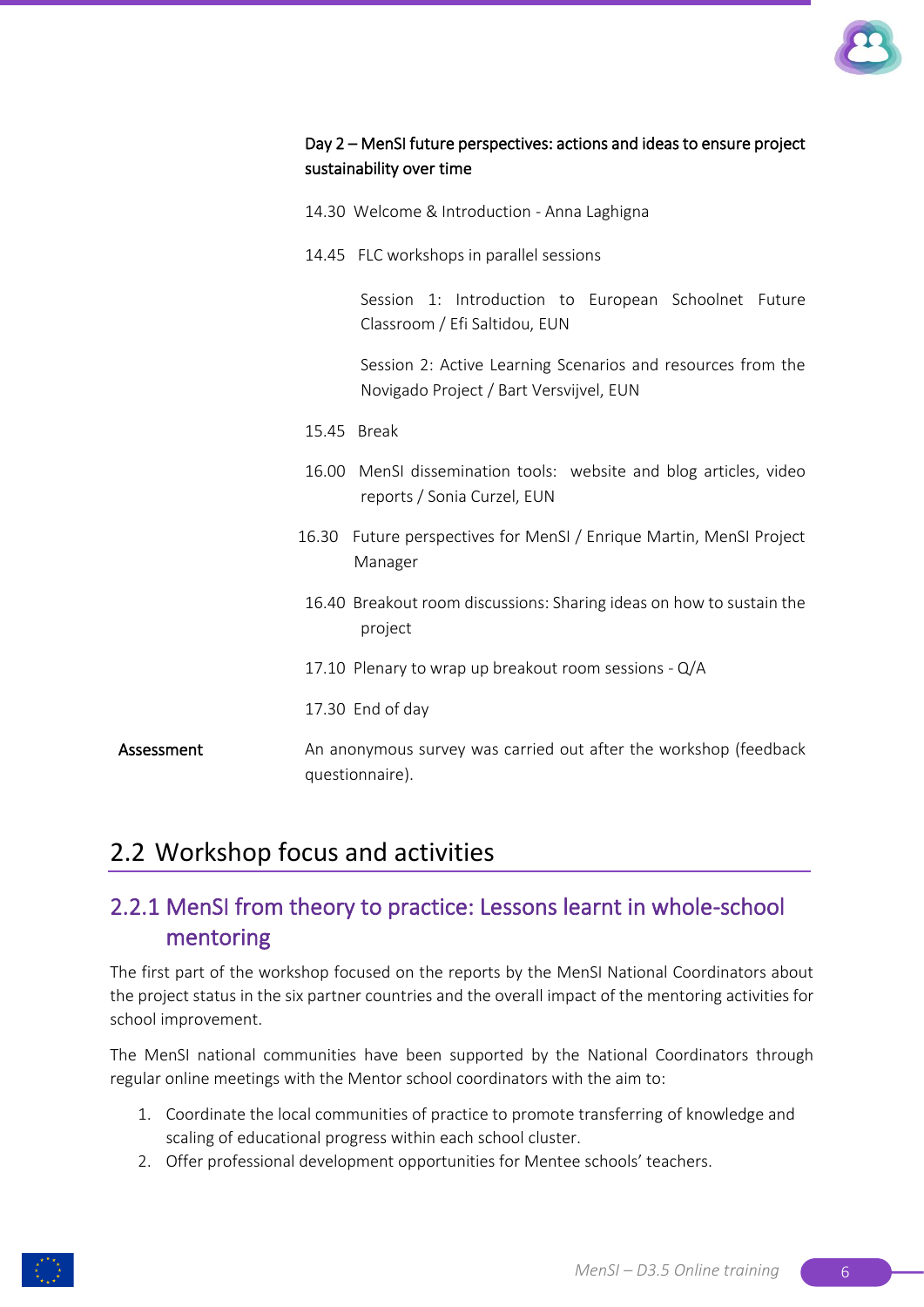

In all six countries, a variety of approaches to whole-school mentoring, both top-down and bottomup, have been experimented at national level. Mentoring and peer-to-peer learning at cluster level have focused on teachers' capacity development, covering topics and areas of technologyenhanced teaching and learning that have varied from country to country, such as:

- Digital innovation for teacher empowerment
- Personalization of learning
- Flexible learning spaces
- Digital makerspaces, coding and robotics
- STEM talent nurturing
- Digital Formative Assessment

Most school clusters have developed mentoring activities following a blended approach, both online and on-site. The restrictions to travel and assembly due to the pandemic have significantly limited the number of face-to-face meetings, especially in the initial part of the mentoring period, so that most of the mentoring activities had to be carried out online.

The MenSI school clusters have developed their regional hubs and Communities of Practice using different online platforms (e.g., Moodle, MS Teams, Google Classroom, etc.) with the aim to provide continuous support, sharing of good practice, collaborative problem solving, mutual feedback.

A series of training events were organised both at national and local level, in the form of online courses and webinars, whole-day workshops, expert talks, teachmeets, school visitations, observations in mentee and mentor schools.

Most of the teachers involved have appreciated the opportunities offered by the project to:

- learn about innovative pedagogical approaches and technology-enhanced teaching practices,
- collaborate with other colleagues within school clusters,
- test new lesson plans and get feedback from peers,
- exchange ideas and best practices to learn from one another.

Among the challenges that had to be faced, the National Coordinators mentioned:

- the difficulty to customize the Mentoring Operational Plans to the specific needs of each school in the cluster,
- the difficulty to support inter-school collaboration,
- the limited number of live meetings and workshops because of the pandemic
- time management and extra workload for the teachers involved in the mentoring activities,
- the efforts to motivate a greater number of teachers per school,
- the time required to integrate the new "Mensi practices" in the whole-school system.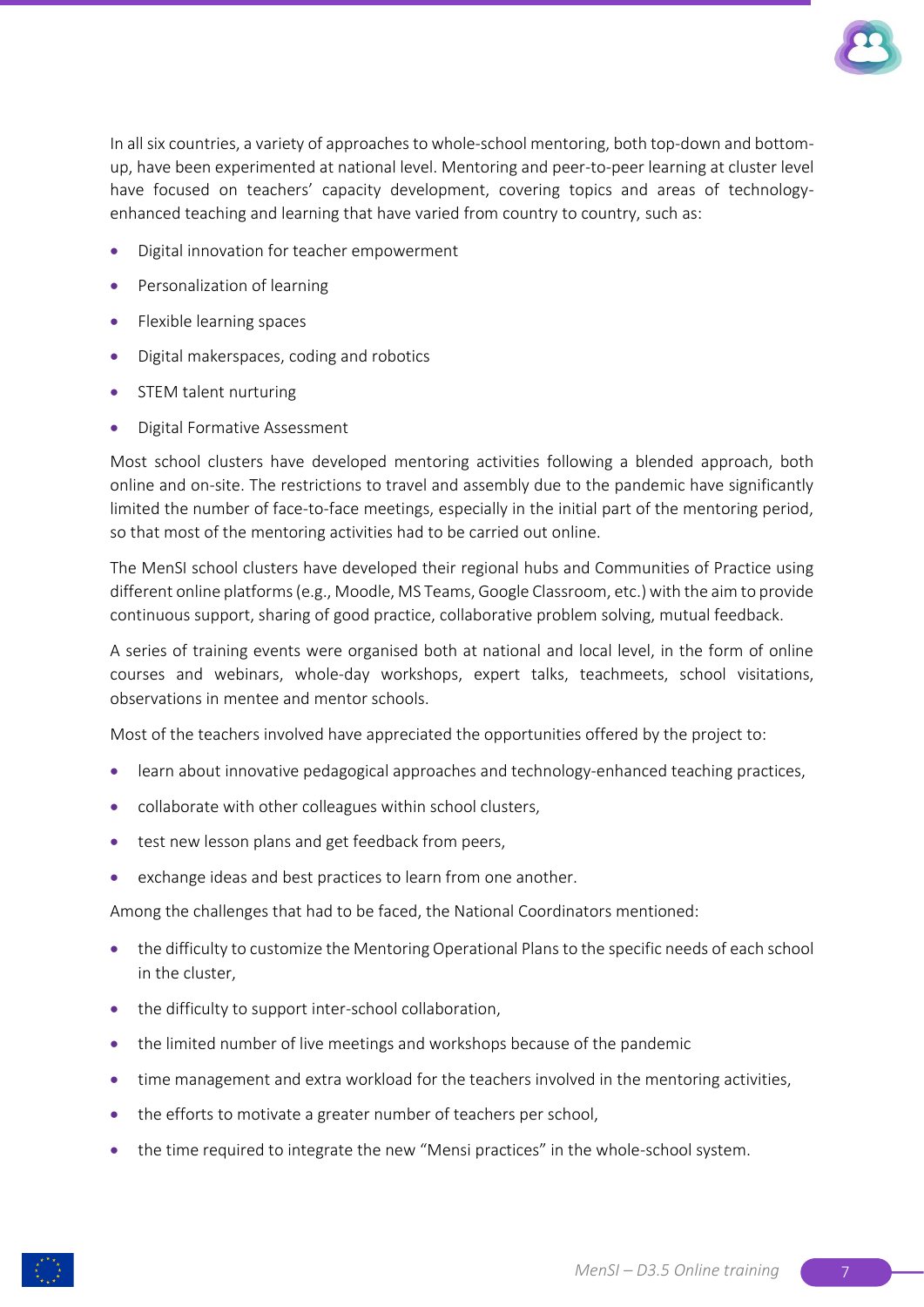

After the National Coordinators' reports, some examples of effective mentoring practices directly from the school clusters were presented by five representatives of Mentor & Mentee schools, who shared the following video contributions and presentations (see Figures 1-3):

- Organization of a regional hub meeting in the Czech Republic
- Mentoring with a bottom-up approach in a Croatian school cluster
- Working together: A live experience with students in Portugal
- Mentoring through hub meetings in Belgium-Flanders
- Whole-school mentoring experiences in an Italian cluster
- the digital capacity of each Mentee school's learning community.



*Figure 1: A school cluster in the Czech Republic organised their hub meeting as a small-scale "Bett show"*

## Mentoring with a bottom-up approach in a Croatian school cluster



*Figure 2: First direct experiences of whole-school mentoring in a video by a Croatian cluster*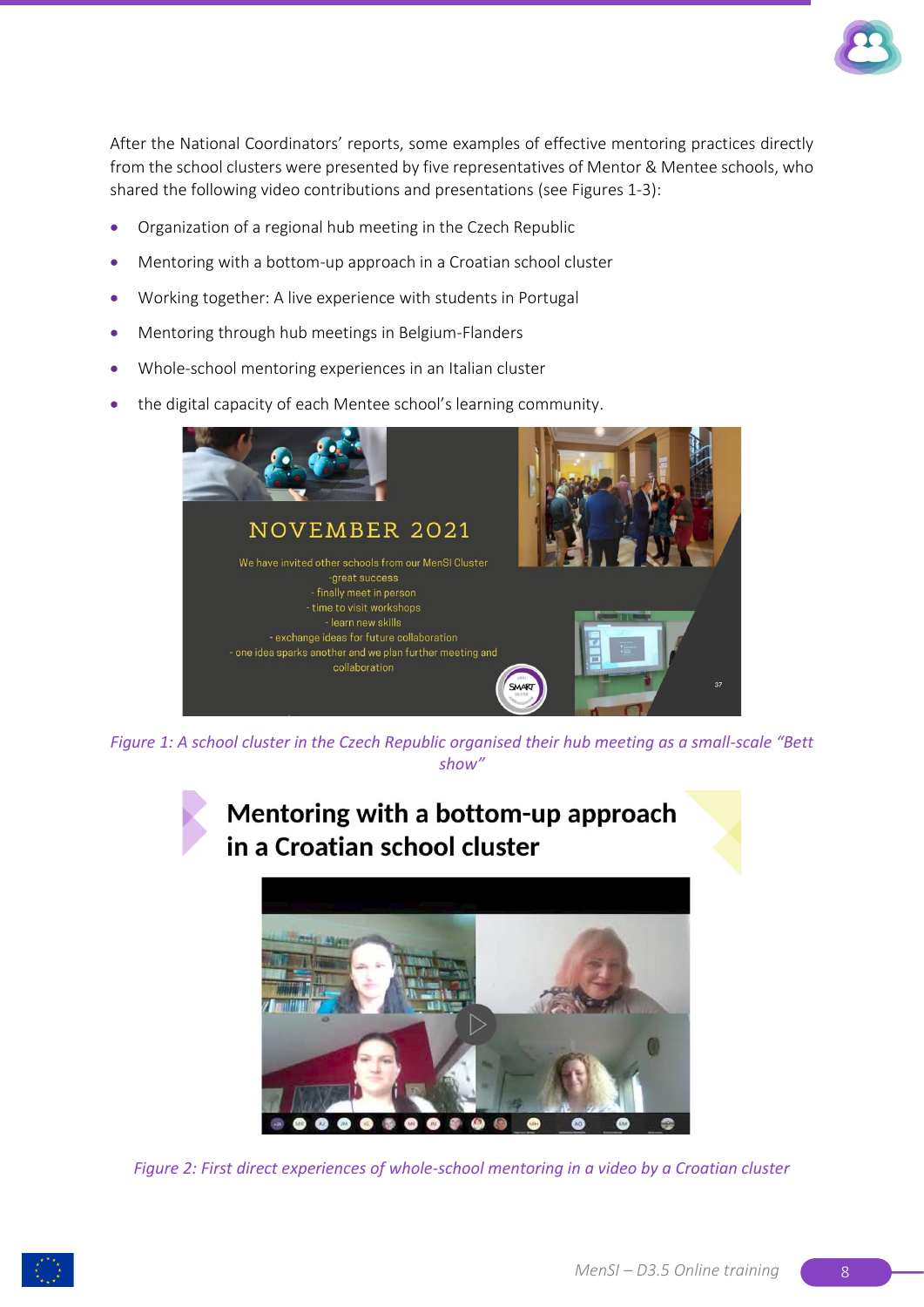

## **Mentoring through hub meetings** in Belgium-Flanders



#### *Figure 3: Video reportage about first face-to-face hub meetings in Belgium-Flanders*

The second part of the day focused on the strategies that can make whole-school mentoring work and support Mentee schools on their transformational journey.

In the following breakout discussions, participants could work in smaller groups and exchange ideas and experiences with their peers about the lessons learnt so far in whole-school mentoring.

In preparation for the workshop discussions that were to take place in virtual rooms, and considered the high number of registered participants, a [Pre-workshop Padlet](https://padlet.com/eunacademy/m9ez8yzerdpdym4s) had previously been shared among the Mentor and Mentee schools' representatives with the aim to facilitate communication and the brainstorming of ideas around a set of key questions about whole-school mentoring models and practices implemented in the school clusters.

During the workshop breakouts, discussions in the six groups were moderated by the national coordinators with the help of a template provided by EUN containing the following key questions:

- What has worked in whole-school mentoring?
- What has not worked?
- What challenges had to be faced?
- What solutions have been implemented?
- What incentives have been offered?

The findings of each group were shared in the subsequent plenary session.

A summary of contributions was later compiled and the final document was shared with all participants and project partners. You can see the full documen[t here.](https://eunorg-my.sharepoint.com/:w:/g/personal/anna_laghigna_eun_org/EZKKPXcwL1ZLne2V_OAw5BUBOAL2cOp9ZFCukZO95CdJfQ?e=xXKgMT)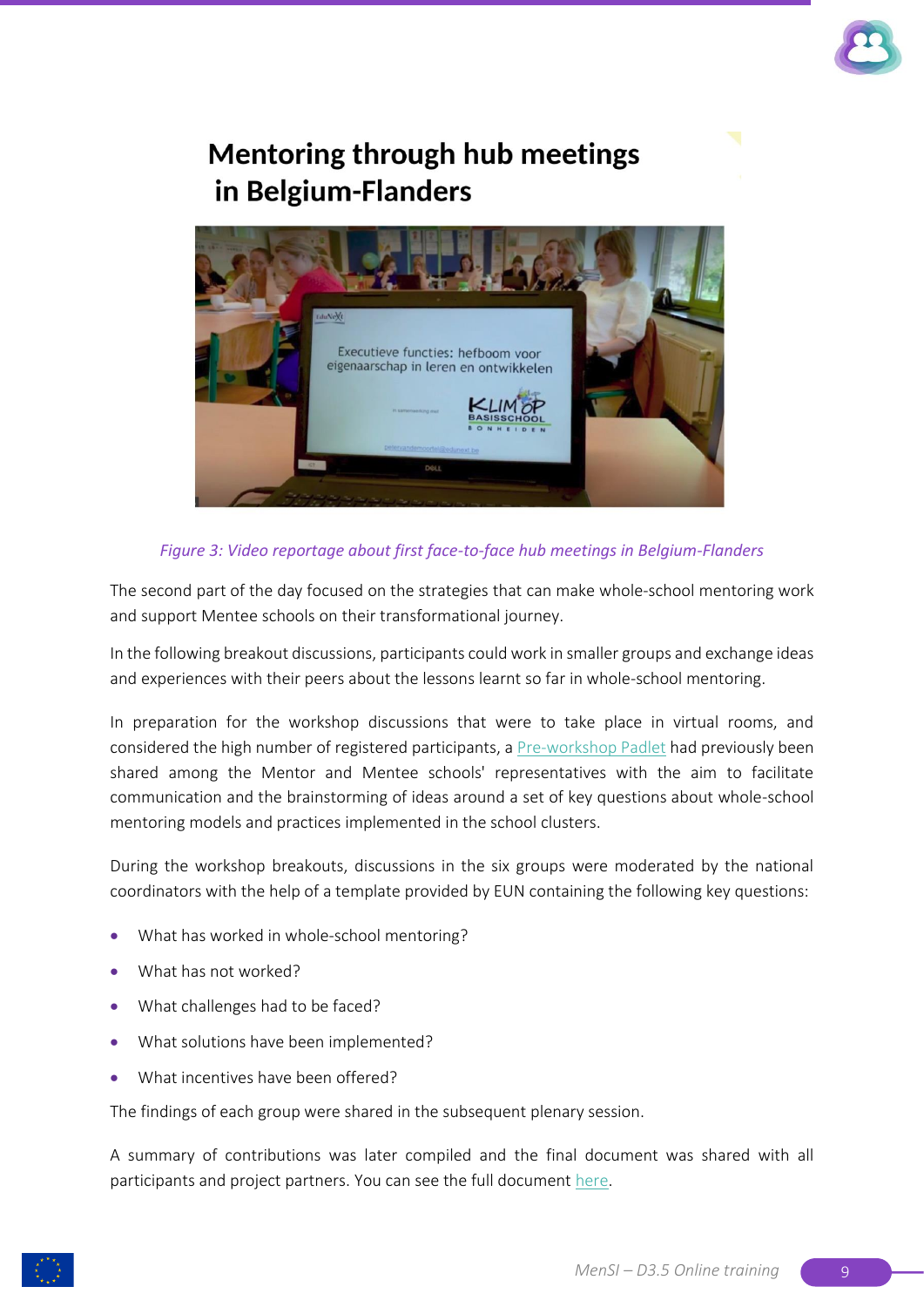

### 2.2.2 Documenting successful whole-school mentoring experiences

The last part of the day focused on the activities that have been carried out to document the most significant mentoring experiences during the pilot.

Professor Philip Garner from Brunel University London, illustrated the principles and methods of evidence collection that have been implemented in the project analysis so far:

- 1:1 Dialogues or group conversations,
- School observation visits,
- On-line surveys,
- Cluster diaries,
- Information from the SELFIE reports,
- Existing school-focussed literature.

The Mentor schools have been encouraged to use cluster diaries as a tool to document the activities and progress made within clustered schools.

| Name of Advanced Practitioner<br>School                                                                                                                                                                                                                                                                                                                                                                                                                                        | Imre Montagh of Esztergom EGYMI Kindergarten, Primary school, Vocational school, Skills Development<br><b>School and Educational School</b>                                                                                                                                                                                                                                                                                                                                                                                                                                                                                                                                                                                                                           |                                                                                                                                                                                                                                                                                                                                                                                                                                                                                                                                                          |  |  |  |
|--------------------------------------------------------------------------------------------------------------------------------------------------------------------------------------------------------------------------------------------------------------------------------------------------------------------------------------------------------------------------------------------------------------------------------------------------------------------------------|-----------------------------------------------------------------------------------------------------------------------------------------------------------------------------------------------------------------------------------------------------------------------------------------------------------------------------------------------------------------------------------------------------------------------------------------------------------------------------------------------------------------------------------------------------------------------------------------------------------------------------------------------------------------------------------------------------------------------------------------------------------------------|----------------------------------------------------------------------------------------------------------------------------------------------------------------------------------------------------------------------------------------------------------------------------------------------------------------------------------------------------------------------------------------------------------------------------------------------------------------------------------------------------------------------------------------------------------|--|--|--|
| <b>ACTIVITY</b>                                                                                                                                                                                                                                                                                                                                                                                                                                                                | <b>ILLUSTRATIVE MATERIAL / EVIDENCE</b><br><b>Bookr Kids</b>                                                                                                                                                                                                                                                                                                                                                                                                                                                                                                                                                                                                                                                                                                          | <b>REFLECTION</b>                                                                                                                                                                                                                                                                                                                                                                                                                                                                                                                                        |  |  |  |
| <b>ISSUE TO BE RESOLVED / ISSUE TO</b><br>BE CELEBRATED or ENHANCED<br>Why is the topic of significance in your<br>school? What information do you have<br>as a rationale for your selection? What<br>are the major challenges involved?<br>What might promote progress? What is<br>its impact on Learning and Teaching in<br>your school? What discussion has taken<br>place about ways of addressing the<br>Issue?                                                           | After trying out the Bookr Kids program, we will<br>have the opportunity to develop the digital<br>competencies of our school and adopt the good<br>practices of the mentoring institution.<br>During the use of multimedia tools, our pedagogical<br>methodology expands, which results in the<br>effectiveness of teaching and learning. Improving<br>comprehension is a big challenge for our school.<br>The program was tested in the 4th 6th and<br>vocational grades.                                                                                                                                                                                                                                                                                           |                                                                                                                                                                                                                                                                                                                                                                                                                                                                                                                                                          |  |  |  |
| <b>ACTION TAKEN</b><br>What plan has your school developed<br>regarding the topic selected? Describe<br>the actions you have taken so far. What<br>factors have assisted you in making<br>progress? What have been the barriers?<br>What external support did you get?<br>Include details of any further<br>consultations, initiatives or changes in<br>policy and practices your school has<br>made. Try to provide concrete examples<br>where possible of the actions taken. | Implemented activities:<br>1) January 1-February 1, 2022 Bookr Kids<br>Registration is a trial version, for pre-trial, of the<br>mentored institution in grades 4, 6, and vocational<br>school.<br>2) January 13, 2022 online conference<br>Presentation of the good practice of the<br>mentoring institution: The application of Bookr<br>Kids in the teaching process, grades 1-4.- The<br>Miklós Radnóti General School in Győr sent a<br>summary material about this.<br>Using Bookr Kids in assessment, differentiation.<br>3) January 25, 2022 to share good practice with<br>the mentoring institution on net.<br>4) February 10, 2022 online conference between<br>the mentor and the mentored institution.<br>Exchange of experience - trying the Bookr Kids | Continuous communication between the mentor and<br>the mentored institutions, sharing the good practice<br>of the mentor institution. (send us the PP made of it)<br>After the end of the probationary period, sharing the<br>experience of the mentored institution (vocational<br>school grade) (sending a PP) in an online conference.<br>Improvement of technical conditions in the mentored<br>institution:<br>1) 8 units tablets<br>2) 2 units Legamaster ETX interactive whiteboard<br>3) Bookr Kids subscription (contract concluded with<br>EO) |  |  |  |

*Figure 4: Example of a cluster diary in Hungary*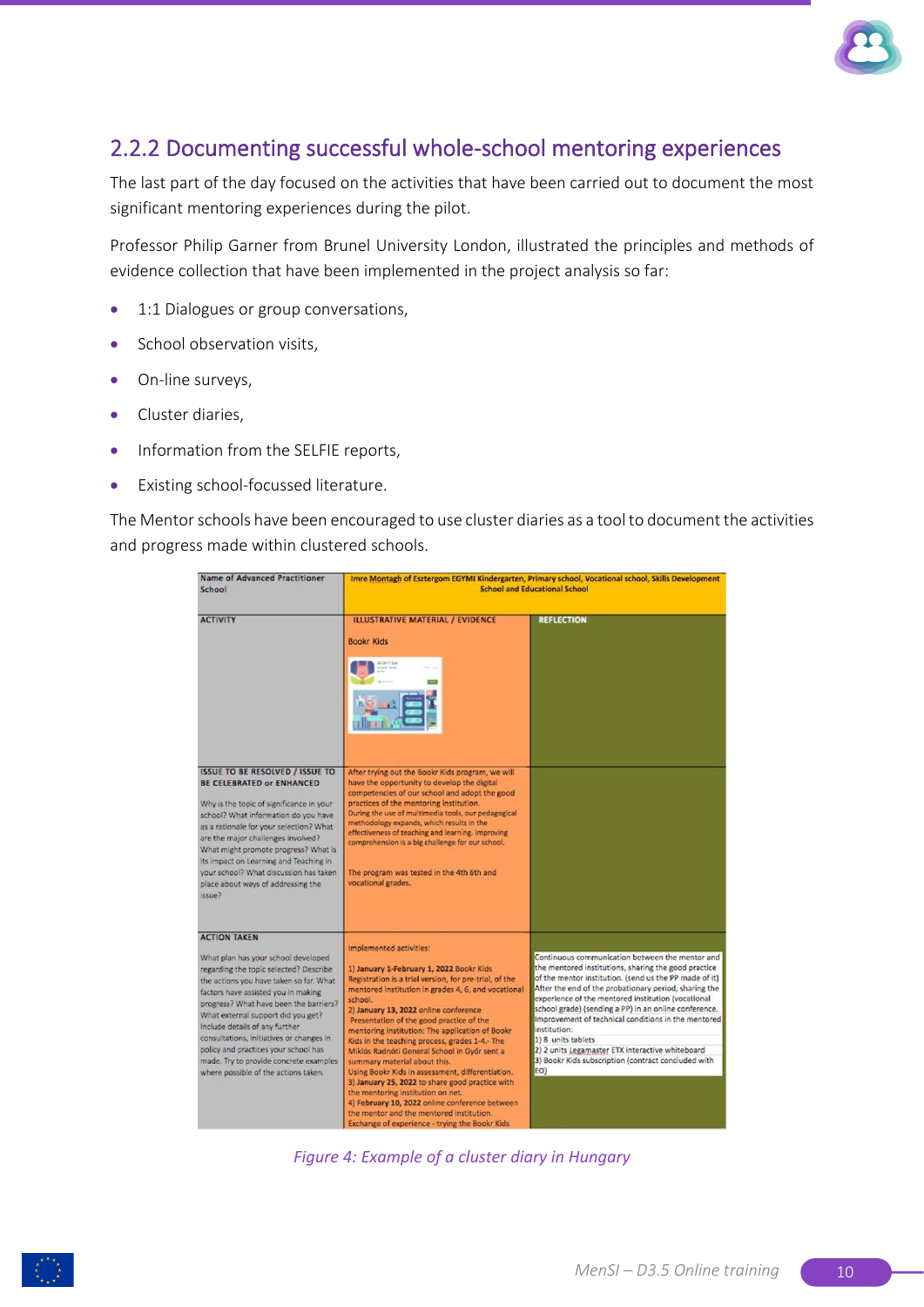

Although the documenting process is still in progress and interviews will continue over the next months, the following key findings have emerged from the survey so far:

- The MenSI advanced schools have developed a mix of mentoring approaches, both top-down and bottom-up.
- A shared vision is the starting point to effective mentoring, whereby advanced schools aim to remain 'invisible' and act as critical friends.
- School improvement is happening, but to be sustainable school transformation needs to happen gradually through slow change.
- All schools have their own 'champions'. Therefore, the status and expertise of advanced practitioners need to be recognised also in the mentee schools, so that these teachers can take up a leading role in the mentoring practices. This way knowledge transfer and mentoring can happen not only from mentor to mentee schools, but also the other way round through peerto-peer learning.
- After the initial stages of familiarisation with the project objectives, the use of digital tools in the teaching practices starts to be perceived as 'traditional'. A more personalised approach to mentoring is then required in order to meet the different exigencies of each school context.
- Mentoring supports both interpersonal and intrapersonal peer-to-peer learning, and becomes more relevant to teachers when it involves multidisciplinary & inter-disciplinary areas, including formal and informal curriculum or European policy agenda projects (Green, Vocational, Transferrable Skills, etc.)

### 2.2.3 Future Classroom Lab workshops

The first part of Day 2 started with two online workshops run in parallel by the Future Classroom Lab (FCL) team of European Schoolnet. As the Second Mentoring Workshop could not be organised face-to-face in Brussels, these two FCL online sessions were offered as complementary events of how the FCL experience in Brussels would look like.

To facilitate dialogue and online interactivity, participants were divided in two groups that could attend the parallel sessions in breakout rooms. The sessions were then repeated with the other group.

In Session 1, participants could get familiar with the concept of flexible learning spaces in the Future Classroom Lab, while in Session 2, they could learn about the active learning approaches and open resources that have been made available on the [Novigado project website.](https://fcl.eun.org/about-novigado)

The workshop continued with a short session about the project dissemination tools and the features of the MenSI website, which hosts a [blog section](https://mensi.eun.org/school-pilot) dedicated to stories of best practice in school-to-school mentoring and networking in the MenSI clusters. National Coordinators, mentor and mentee schools were invited to post their contributions and experiences, such as cluster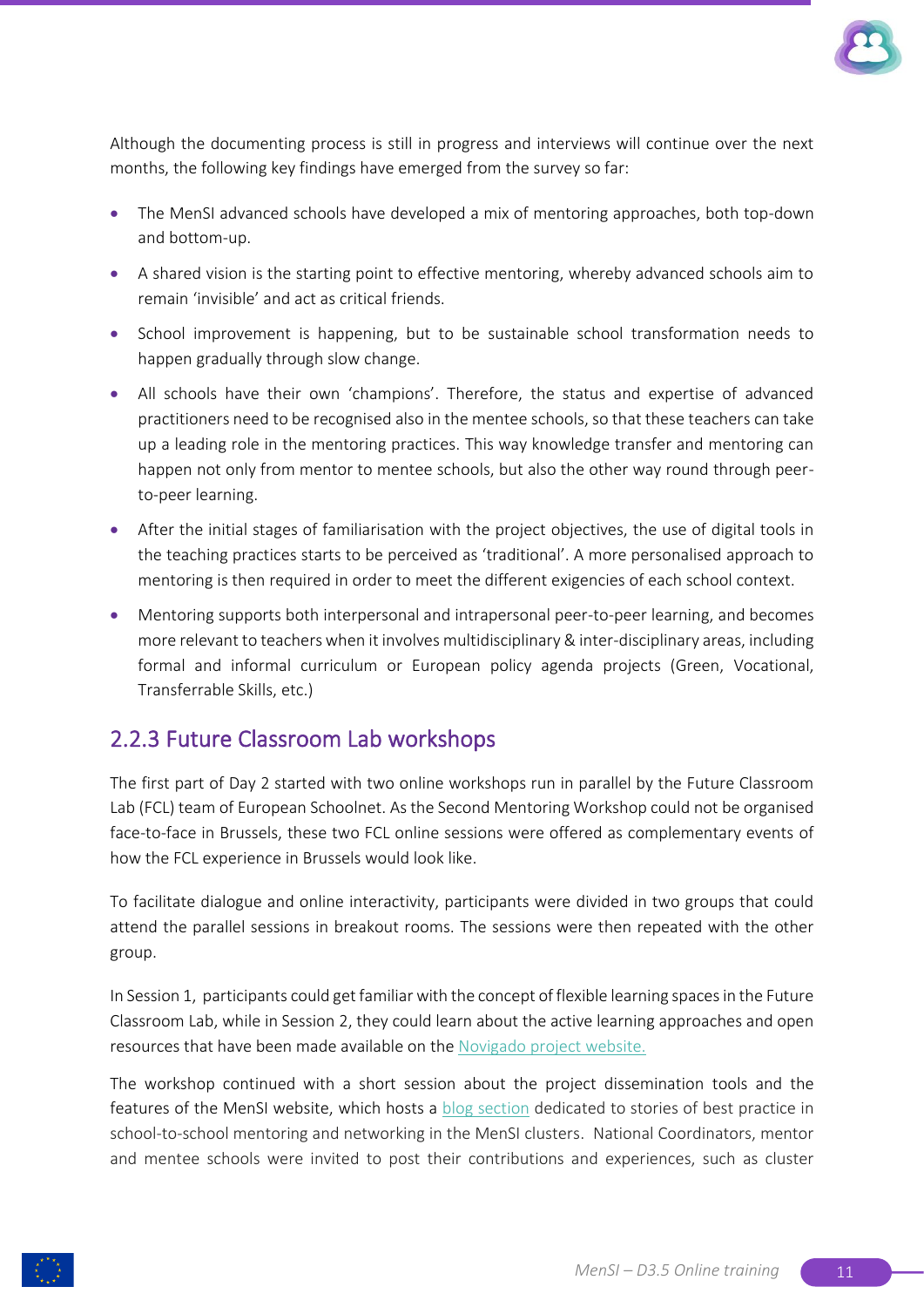

diaries, practical descriptions, school experiences, opinion pieces, video reportages, etc. Some of these resources may be selected to become part of the final MOOC scheduled for November 2022.

All participants were invited to continue contributing to the MenSI online community, also by posting about project activities and updates via th[e MenSI Facebook group,](https://eur02.safelinks.protection.outlook.com/?url=https%3A%2F%2Fwww.facebook.com%2Fgroups%2Fmensi.school.to.school.mentoring&data=05%7C01%7Canna.laghigna%40eun.org%7C4a7bfcb9fd224903f3d508da3e2d8607%7Ce21d18f121124ecfa67cd20aedbd18b3%7C0%7C0%7C637890662521578804%7CUnknown%7CTWFpbGZsb3d8eyJWIjoiMC4wLjAwMDAiLCJQIjoiV2luMzIiLCJBTiI6Ik1haWwiLCJXVCI6Mn0%3D%7C3000%7C%7C%7C&sdata=RJqP7UJSb03CkQnE5%2B4ksHZOPdpNQnydDyG33uEyB5E%3D&reserved=0) or on Twitter using the hashtag #MenSI-Schools.

### 2.2.4 Future perspectives for MenSI

The final session of the MenSI workshop focused on the strategies and actions that can ensure the sustainability of the whole-school mentoring concept through peer-to-peer learning and school networking in the long run.

Participants got acquainted with the project's exploitation strategy to further expand the MenSI network and achieve the following objectives:

- At least 1,000 teachers, school leaders, ICT coordinators and advisers to be involved in the MenSI Community of Practice to exchange best practices.
- 5,000 Schools to be reached (e.g. receiving project outputs) through project dissemination activities described in WP6
- Continued Professional Development (CPD) to be offered at national and international level
- The Community of Practice and the Mentoring Policy Exchange to be further sustained.

Among the project dissemination actions, a Massive Open Online Course (MOOC) dedicated to Mentoring for School Improvement will be launched in November 2022. The MOOC will be hosted on European Schoolnet Academy platform and will be structured as a professional development course that is:

- Open to teachers and school leaders across Europe (and beyond)
- Designed with the MenSI school contributions
- Focused on models and strategies for whole-school mentoring to help participants understand how 'top-down' and 'bottom-up' approaches work
- Offering practical advice and guidelines to build and sustain school networks and communities of practice in which advanced schools in the use of technology for education assist less advanced schools in adopting innovative teaching and learning practices.

Further initiatives to support the project future sustainability were also discussed with the school representatives and linked to the following interactive session of the workshop.

In the final breakout discussion, participants had a further opportunity to exchange with their peers about what activities and strategies can be implemented to sustain the MenSI project in the long run. Discussions in the four groups were moderated by the national coordinators with the help of the following guiding questions:

• What actions and strategies can ensure the project sustainability?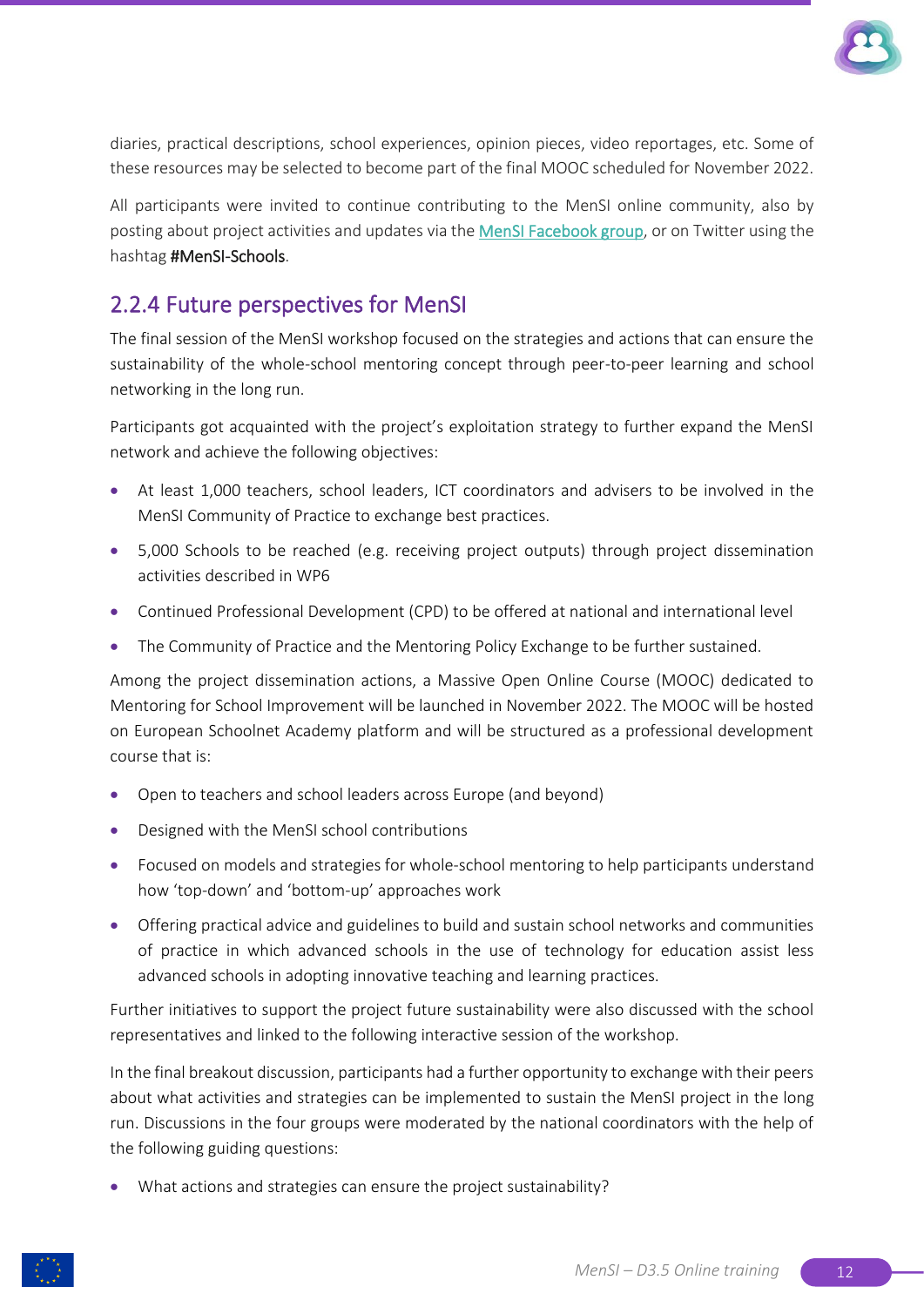

- How to expand the MenSI network to include further schools?
- What resources and incentives would be required to continue the project?

The findings from each group were shared in the subsequent plenary session. A summary of all contributions was later compiled and shared with all participants and project partners. You can see the full document [here.](https://eunorg-my.sharepoint.com/:w:/g/personal/anna_laghigna_eun_org/EdDMCkN9WcFEhry9MDpqThsBx5ioKJwE5N5vEohxrR2vcA?e=HPhHkd)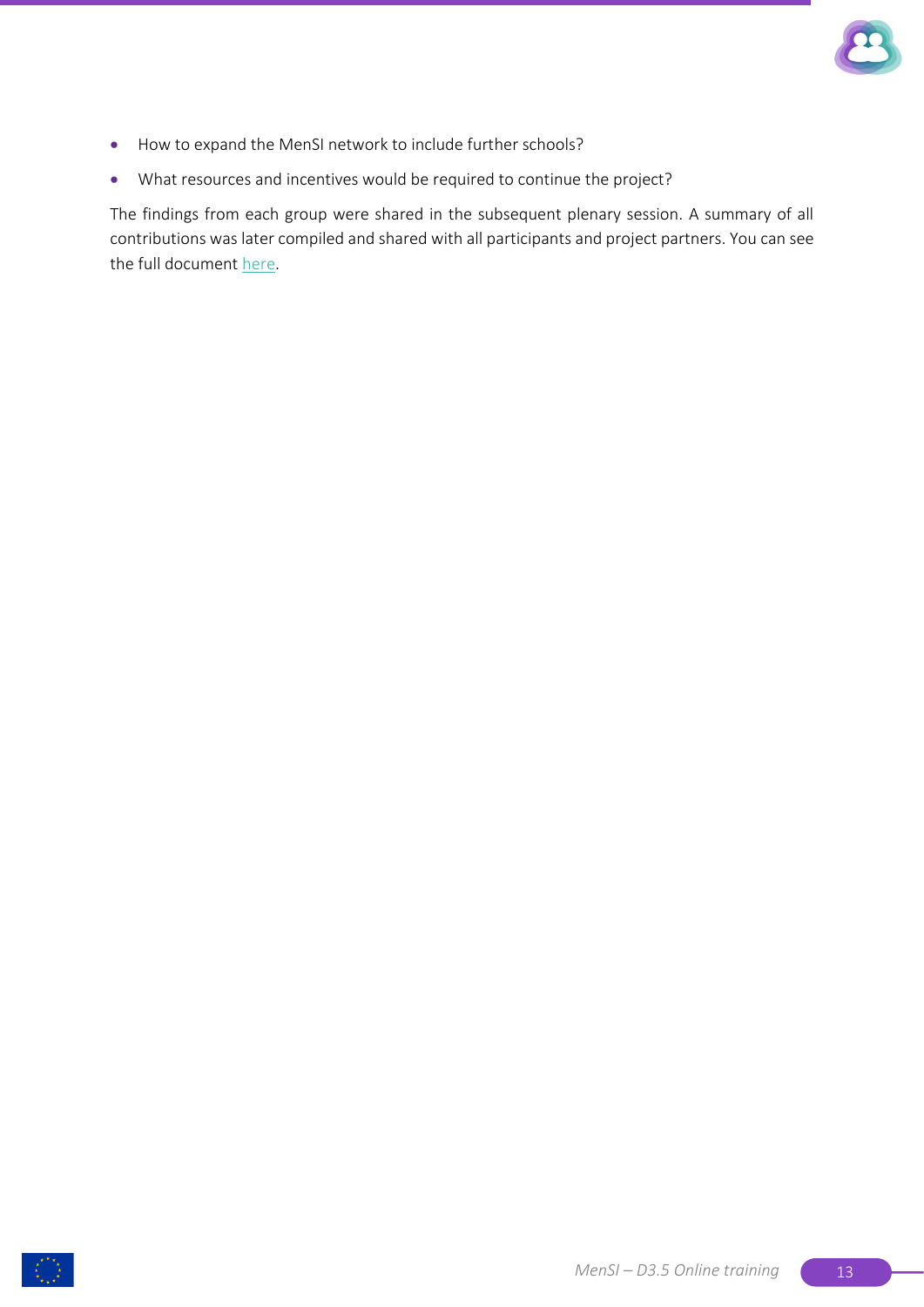

## 3 Workshop results

## 3.1 Feedback from participants

The results of the survey questionnaire sent to all participants following the workshop indicate that it was generally appreciated as an opportunity to share ideas and experiences about the first findings of mentoring and peer networking activities in the MenSI school clusters. 42 participants completed the survey, of whom 23% attended the workshop in representation of a Mentor school and 77% of a Mentee school.

Overall, the survey showed that that 71% of the attendees were secondary teachers, 7% school leaders, 10% primary teachers and the remaining 12% had other roles such as ICT coordinators, school psychologists or pedagogical coordinators.

All respondents agreed that the online tools facilitated interaction between participants and 82% agreed that there were very good opportunities within the meeting to express themselves freely. 97% found the content of the workshop very useful and indicated that the workshop fully matched their expectations.

Mentor and Mentee school representatives appreciated the opportunity to discuss and share the first results of their mentoring activities with colleagues of the MenSI international community. The European dimension of the project has been generally perceived as a strong incentive for teachers and stakeholders in the MenSI schools to get engaged in the mentoring practices. Most participants would therefore welcome the opportunity to further develop the networking activities through international meetings and exchanges among Mentor and Mentee schools from the six partner countries.

## 3.2 Workshop outputs & other documents

- [Workshop Padlet](https://padlet.com/eunacademy/mensi2022) where all resources, presentations and video recordings have been shared with participants and project partners.
- [Lessons learnt from whole-school mentoring -](https://eunorg-my.sharepoint.com/:w:/g/personal/anna_laghigna_eun_org/EZKKPXcwL1ZLne2V_OAw5BUBOAL2cOp9ZFCukZO95CdJfQ?e=xXKgMT) Summary of contributions
- [MenSI future perspectives: action and strategies to sustain the project over time -](https://eunorg-my.sharepoint.com/:w:/g/personal/anna_laghigna_eun_org/EdDMCkN9WcFEhry9MDpqThsBx5ioKJwE5N5vEohxrR2vcA?e=HPhHkd) Summary of [contributions](https://eunorg-my.sharepoint.com/:w:/g/personal/anna_laghigna_eun_org/EdDMCkN9WcFEhry9MDpqThsBx5ioKJwE5N5vEohxrR2vcA?e=HPhHkd)